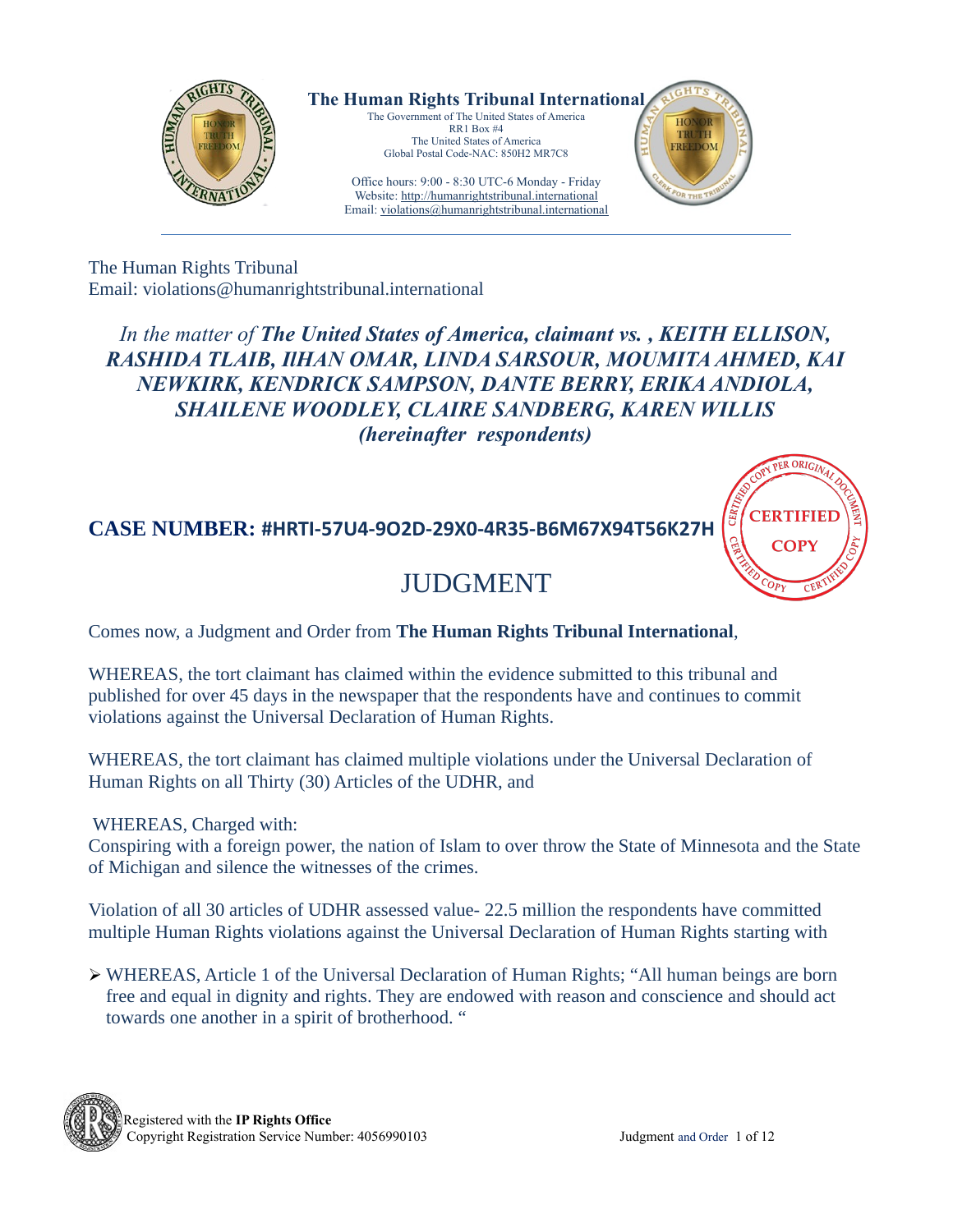The Respondents uses forced association towards the freedom of thought that self-dictates ones independent conscience to have freedom of choice and subjects people to a host of freedom of speech abuses and identity theft wherein respondents are attempting to achieve special rights and privileges not legally existing.

➢WHEREAS, Respondent violated the Claimant's rights under Article 2 of the Universal Declaration of Human Rights;

"Everyone is entitled to all the rights and freedoms set forth in this Declaration, without distinction of any kind, such as race, color, sex, language, religion, political or other opinion, national or social origin, property, birth or other status. Furthermore, no distinction shall be made on the basis of the political, jurisdictional or international status of the country or territory to which a person belongs, whether it be independent, trust, non-self-governing or under any other limitation of sovereignty."

Respondents violated Article 2 of the Universal Declaration of Human Rights by creation of an association wherein human right abusers protect other human rights abusers as a military occupation attacking innocent civilians, disrupting family privacy and subjecting inhabitants as to a proletariat class wherein forced into communism introduced by a Maoism type socialist revolution as defined as Leninism/Marxist wherein the nation of Islam is in collusion with the Vatican in Rome Italy, and the lawyers in the American BAR Association financed by the city of London as private companies offering government services from the Security Council of the United Nations as autonomous agencies within departments created by the US Senate that has been subjecting the inhabitants to a state of exile where human rights are not enforced, and

- ➢ WHEREAS, Respondents Violated the rights under Article 3 of the Universal Declaration of Human Rights;
- "Everyone has the right to life, liberty and security of person."

Respondents as human rights abusers protecting other human rights abusers use instrumentality rule to incite amongst the internet and radio channels for illegal military occupations to attack civilians population in attacking the person wherein the military occupations are in disguise as police but vacant any and all police powers when no creation of a social compact agreement and with manipulation of an unauthorized legislative authority vacant any warrant and attacks the civilian population in the form of political persecution and violence against the exercise of freedom of religion and speech, and

➢ WHEREAS, Respondents Violated the claimant rights under Article 4 of the Universal Declaration of Human Rights; "No one shall be held in slavery or servitude; Slavery and the slave trade shall be prohibited in all their forms. "

Respondents force the inhabitants to be the proletariat class while subjecting Respondents opposers to a war of attrition simultaneously establishing for respondents wealthy lifestyles with comfort stolen from the inhabitants and the opposers. The fact that a war of attrition is enforced and a proletariat class exists wherein the inhabitants are unaware of the totalitarianism of its nature but protest publicly everyday against it proves that the ideology of respondents subjecting the inhabitants to communism and slavery is not popular vote, and

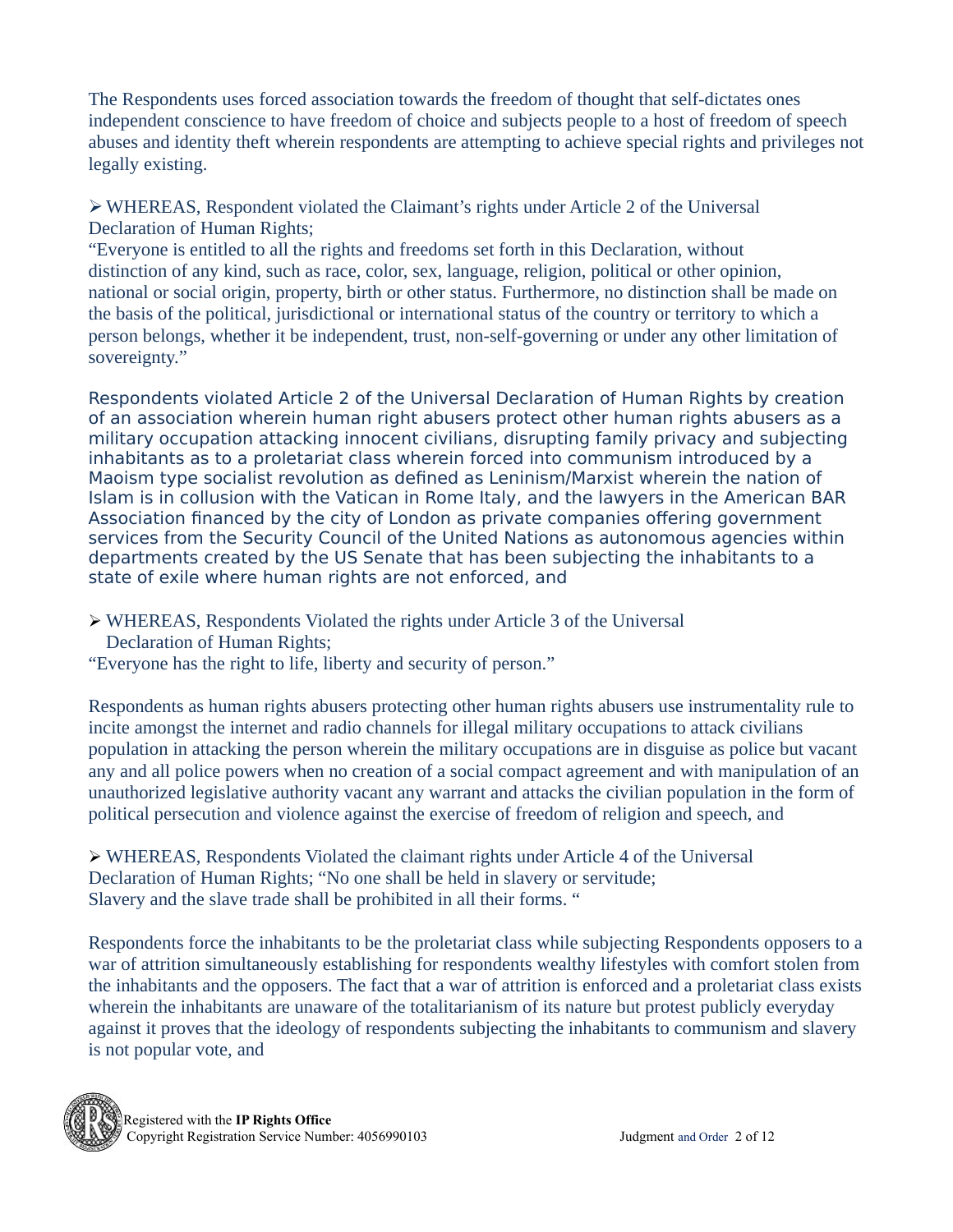➢WHEREAS, Respondent Violated the rights under Article 5 of the Universal Declaration of Human Rights;

"No one shall be subjected to torture or to cruel, inhuman or degrading treatment or punishment."

The respondents places the inhabitants to an inferior order by subjection to punishment in the form of pain compliance, incarceration and a demonizing record designed to humiliate and succumb the inhabitants to perpetual state of exile, and

- ➢ WHEREAS, Respondents Violated the rights under Article 6 of the Universal Declaration of Human Rights;
- "Everyone has the right to recognition everywhere as a person before the law."

The Respondents in collusion with the Vatican and the American BAR Association has trafficked in persons a population to overlay surveys foreign to The United States of America wherein Respondents can conceal the human rights abuses committed by respondents, and

➢ WHEREAS, Respondents Violated the claimant rights under Article 7 of the Universal Declaration of Human Rights;

"All are equal before the law and are entitled without any discrimination to equal protection of the law. All are entitled to equal protection against any discrimination in violation of this Declaration and against any incitement to such discrimination."

Respondents provide protection to respondents members but attack in the form of bigotry and violence to any non-member in opposition or not. Respondents as foreigners and inhabitants within The United States of America and accepting foreign emoluments having committed election fraud by removing any popular vote and subjecting inhabitants to an unauthorized legislator vacant a bilateral social compact agreement contract under the premise of Sharia law, and

➢ WHEREAS, Respondents Violated the rights under Article 8 of the Universal Declaration of Human Rights;

Everyone has the right to an effective remedy by the competent national tribunals for acts violating the fundamental rights granted him by the constitution or by law.

Respondents subjected the inhabitants to a state of exile where rights are not being enforced creating a protection ring for the Communist Party in complete oppressive totalitarianism, and

➢ WHEREAS, Respondents Violated the rights under Article 9 of the Universal Declaration of Human Rights; "No one shall be subjected to arbitrary arrest, detention or exile."

Respondents committed election fraud eliminating a popular vote while serving the nation of Islam and the pope within the Vatican trying to implement Sharia Law that is foreign to a republic form of

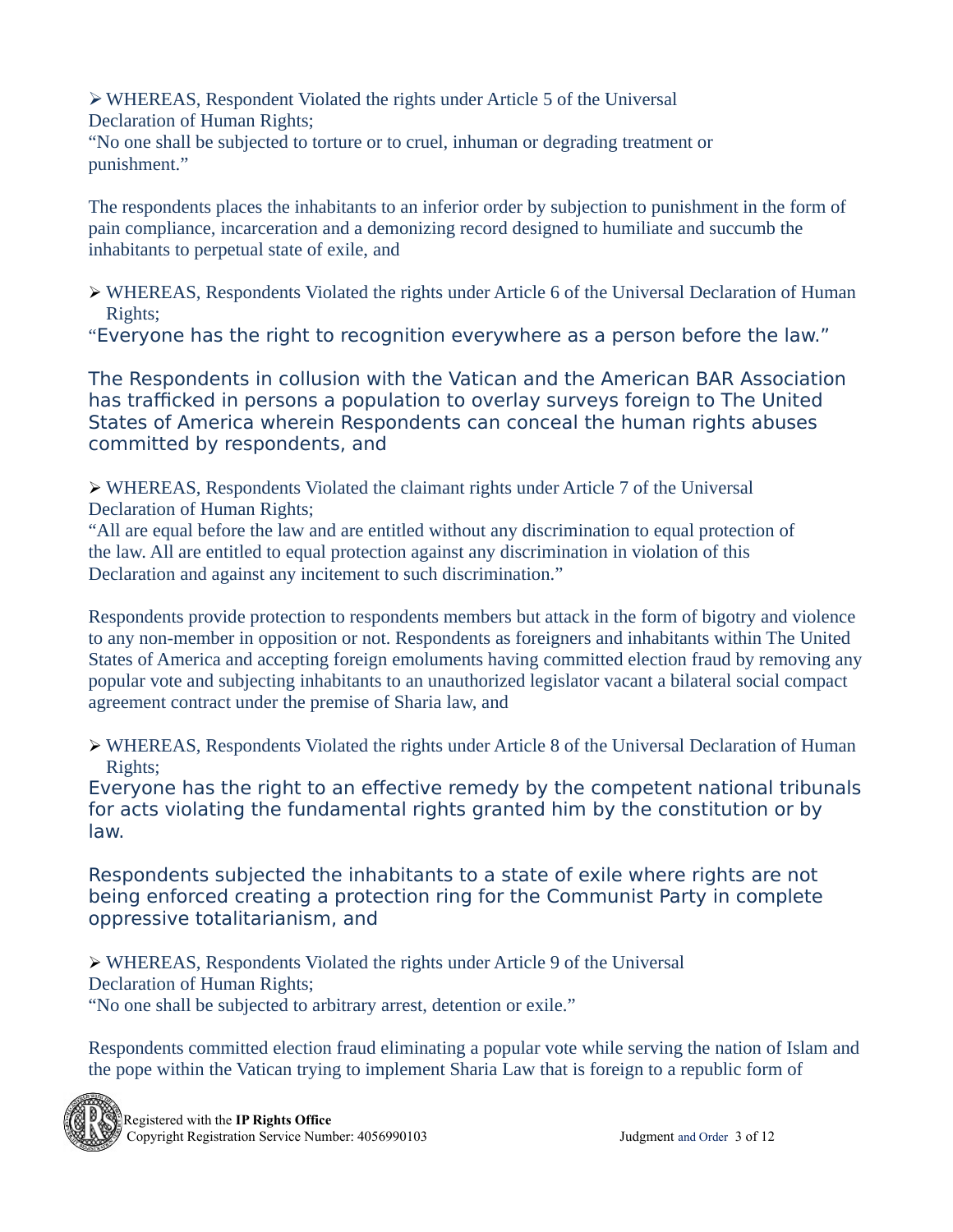National Government which places the inhabitants under exile and where human rights are not enforced wherein the inhabitants are subjected to indefinite detention in absolute violation of the UDHR, and

➢WHEREAS, Respondents Violated the rights under Article 10 of the Universal Declaration of Human Rights;

Everyone is entitled to full equality to a fair and public hearing by an independent and impartial tribunal, in the determination of his rights and obligations and of any criminal charge against him

When the inhabitants are subjected to Sharia Law, the inhabitants are subjected to the will of a foreign power with no society agreed upon to which forced a dictate of breaches that causes a class warfare with no enforcement of human rights and to be arbitrarily tried from a power dependent on foreign interests and a partisan towards communism within the Totalitarian Party, and

➢WHEREAS, Respondents Violated the rights under Article 11 of the Universal Declaration of Human Rights;

(1) Everyone charged with a penal offence has the right to be presumed innocent until proven guilty according to law in a public trial at which he has had all the guarantees necessary for his defence. (2) No one shall be held guilty of any penal offence on an account of any act or omission which did not constitute a penal offence under national or international law, at the time when it was committed. Nor shall a heavier penalty be imposed than the one that was applicable at the time the penal offence was committed.

There is no social compact agreement with ballot and popular vote to allow Sharia law to be the legislated compact within the State of Minnesota and the State of Michigan thus subjecting the inhabitants to charges of no constitution to make and apply the law from an existing social compact and causing mass incarceration of inhabitants with cruel and unusual punishment while marking other inhabitants for death, and

➢ WHEREAS, Respondents Violated the rights under Article 12 of the Universal Declaration of Human Rights;

"No one shall be subjected to arbitrary interference with his privacy, family, home or correspondence, nor to attacks upon his honor and reputation. Everyone has the right to the protection of the law against such interference or attacks. "

Sharia Law is forced association into the privacy of the family and subjects the families into arbitrary dictates of a terrorist regime built around an illegal military structure attacking civilians, and

➢WHEREAS, Respondents violated the rights under Article 15 of the Universal Declaration of Human Rights;

- (1) Everyone has the right to nationality.
- (2) No one shall be arbitrarily deprived of his nationality nor denied the right to change his nationality.

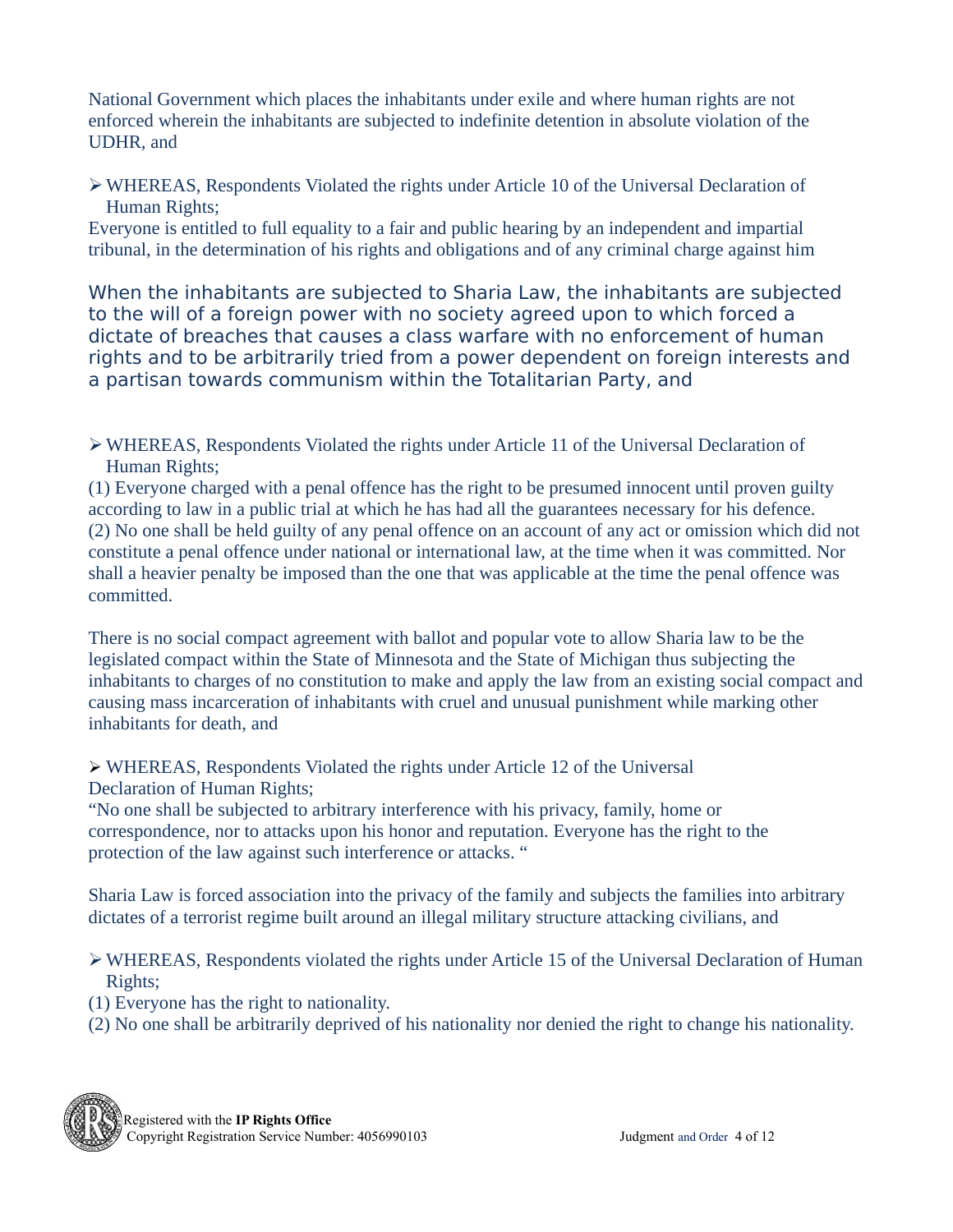The respondents uses a totalitarianism strategy arbitrarily attacking any opposition unjustly for political agenda to implement statelessness and forces the inhabitants into the nation of Islam or the respondents preemptively murder the inhabitants that do not convert to the nation of Islam, and

- ➢WHEREAS, Respondents violated the rights under Article 17 of the Universal Declaration of Human Rights;
- (1) Everyone has the right to own property alone as well as in association with others.
- (2) No one shall be arbitrarily deprived of his property.

Respondents implemented an in the back door communism with no ballot, no popular vote in complete totalitarianism to eliminate private property rights on behalf of Islam and the Vatican where Islam and the Vatican can plunder and pillage the private properties in military hostility aggression against civilian inhabitants within the State of Minnesota and the State of Michigan, and

➢ WHEREAS, Respondents violated the rights under the Article 18 of the Universal Declaration of Human Rights;

Everyone has the right to freedom of thought, conscience and religion; this right includes freedom to change his religion or belief, and freedom, either alone or in community with others and in public or private, to manifest his religion or belief in teaching, practice, worship and observance.

Respondents forces out any opposition to any religion or nation outside the created religion known as the nation of Islam and within its dictates of Sharia law where respondents religion decapitates anyone who does not convert to the nation of Islam or speaks against it, and

➢WHEREAS, Respondents violated the rights under Article 19 of the Universal Declaration of Human Rights;

Everyone has the right to freedom of opinion and expression; this right includes freedom to hold opinions without interference and to seek, receive and impart information and ideas through any media and regardless of frontiers.

Respondents implement Sharia Law to which restricts freedom of speech to only what Sharia Law allows and targets any inhabitant that scatters communication any speech not approved by Sharia law vacant any existing social compact, and

➢ WHEREAS, Respondents Violated the rights under Article 20 of the Universal Declaration of Human Rights;

"(1) Everyone has the right to freedom of peaceful assembly and association.

(2) No one may be compelled to belong to an association."

Respondents force association to implement on the inhabitants the will of Sharia Law on those not consensual and in heinous ways being that Sharia law is not popular and respondents have direct connection as have been provided and exhibited in evidence as to show a relationship with Antifa who are hostilities known to attack civilians in peaceful assembly, and

 $\triangleright$  WHEREAS, Respondents violated the rights under Article 21 of the Universal Declaration of Human Rights;

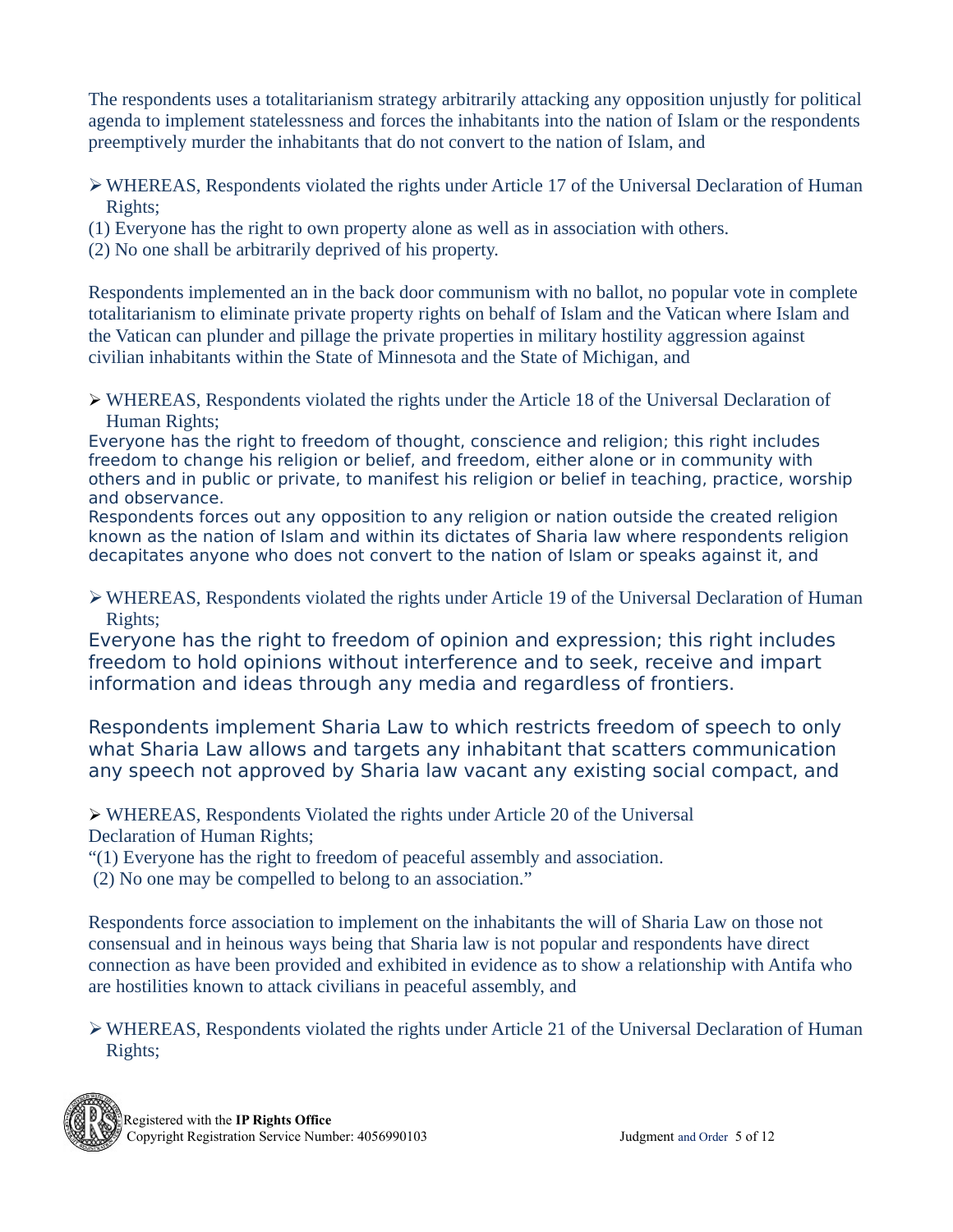(1) Everyone has the right to take part in the government of his country, directly or through freely chosen representatives.

(2) Everyone has the right of equal access to public service in his country.

(3) The will of the people shall be the basis of the authority of government; this will shall be expressed in periodic and genuine elections which shall be by universal and equal suffrage and shall be held by secret vote or by equivalent free voting procedures.

Respondents overturned the State of Minnesota and the State of Michigan as Islam infiltrators in collusion with the Vatican to eliminate any popular and free vote to implement a foreign power causing statelessness causing the inhabitants to be subjects to a corporation, where the inhabitants are serving the corporation and being a slave as a proletariat class to the corporation, and

➢ WHEREAS, Respondents violated the rights under Article 22 of the Universal Declaration of Human Rights; Everyone, as a member of society, has the right to social security and is entitled to realization, through national effort and international co-operation and in accordance with the organization and resources of each State, of the economic, social and cultural rights indispensable for his dignity and the free development of his personality.

Sharia Law traffics the status of the inhabitants from the States of the Union to a foreign jurisdiction and foreign union in a foreign overlay survey wherein respondents have benefits from the State but reserve the benefits for only the respondents while attacking the inhabitants not allowing the free development of the personalities of the inhabitants, and

➢WHEREAS, Respondents violated the rights under Article 23 of the Universal Declaration of Human Rights;

(1) Everyone has the right to work, to free choice of employment, to just and favouorable conditions of work and to protection against unemployment. (2) Everyone, without any discrimination, has the right to equal pay for equal work.

(3) Everyone who works has the right to just and favourable remuneration ensuring for himself and his family an existence worthy of human dignity, and supplemented, if necessary, by other means of social protection.

(4) Everyone has the right to form and to join trade unions for the protection of his interests.

Respondents uses forced opposition in the form of communism that removes freedom of choice within employment and work and subjects the inhabitants to do according to works and paid according only to needs, and

➢ WHEREAS, Respondents violated the rights under Article 26 of the Universal Declaration of Human Rights;

(1) Everyone has the right to education. Education shall be free, at least in the elementary and fundamental stages. Elementary education shall be compulsory. Technical and professional education shall be made generally available and higher education shall be equally accessible to all on the basis of merit.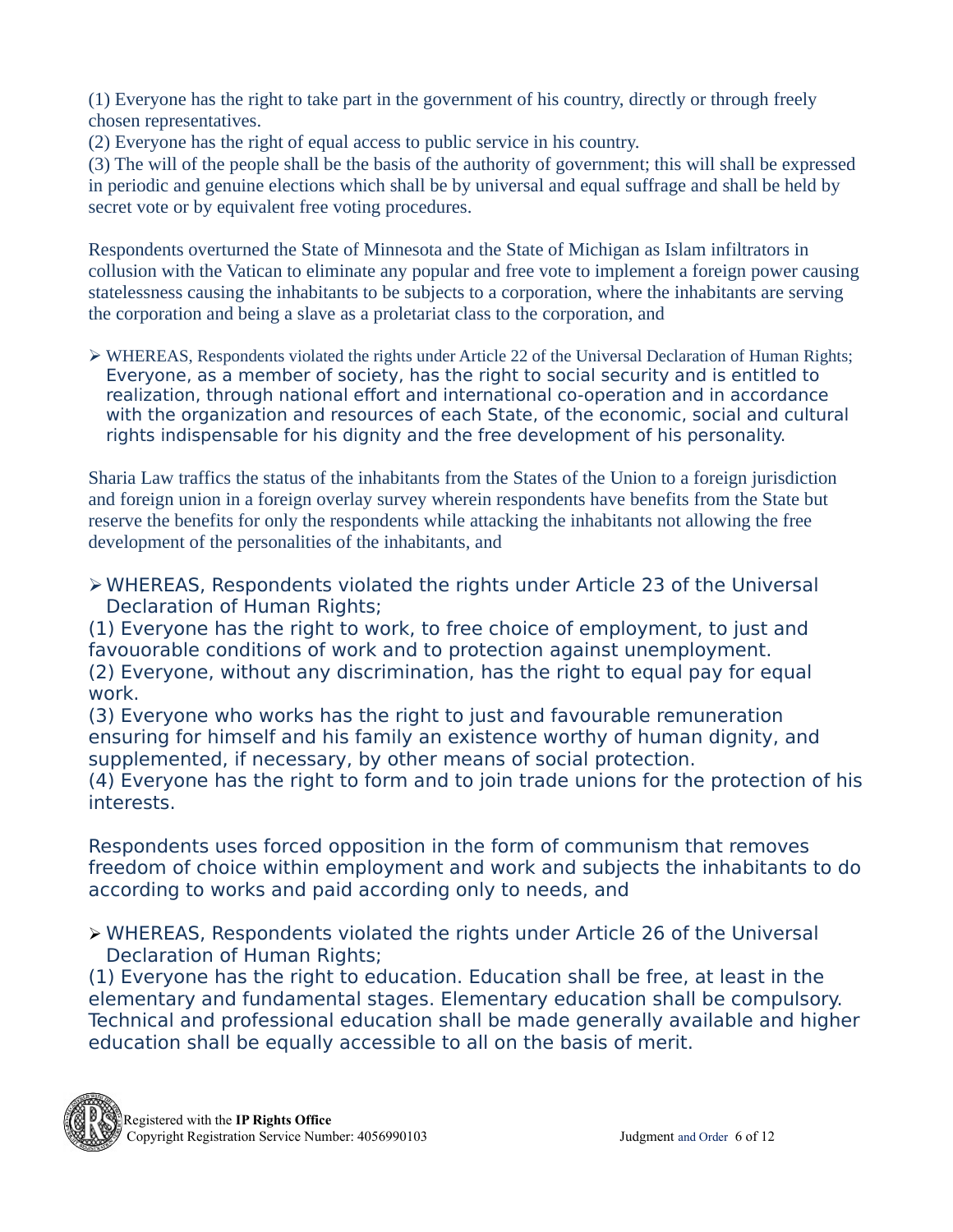(2) Education shall be directed to the full development of the human personality and to the strengthening of respect for human rights and fundamental freedoms. It shall promote understanding, tolerance and friendship among all nations, racial or religious groups, and shall further the activities of the United Nations for the maintenance of peace.

(3) Parents have a prior right to choose the kind of education that shall be given to their children.

Respondents through state sponsored education restrict the education as to eliminate freedom of learning and does not allow the education centers to teach to its highest potential in the math, sciences reading and language that keeps the inhabitants into a state of exile as the proletariat class to prevent acquiring the knowledge of human rights and freedom of religion that creates independence giving the inhabitants the responsibility of autonomy and especially women, and

➢WHEREAS, Respondents Violated the claimant rights under Article 27 of the Universal Declaration of Human Rights;

(1) Everyone has the right freely to participate in the cultural life of the community, to enjoy the arts and to share in scientific advancement and its benefits.

(2) Everyone has the right to the protection of the moral and material interests resulting from any scientific, literary or artistic production of which he is the author.

Respondents subjects slavery on the inhabitants in complete disregard of human morality, disregard any protection of material private property of the people and doesn't allow intellectual property rights which is identity theft and thereby violating freedom of speech, and

➢WHEREAS, Respondent Violated the claimant rights under Article 28 of the Universal Declaration of Human Rights;

"Everyone is entitled to a social and international order in which the rights and freedoms set forth in this Declaration can be fully realized. "

Respondent has violated this Article due to continual trespass against the social and international order and customs as to the Law of Nations, and

➢WHEREAS, Respondent, Violated the claimant rights under Article 29 of the Universal Declaration of Human Rights;

"(1) Everyone has duties to the community in which alone the free and full development of his personality is possible.

(2) In the exercise of his rights and freedoms, everyone shall be subject only to such limitations as are determined by law solely for the purpose of securing due recognition and respect for the rights and freedoms of others and of meeting the just requirements of morality, public order and the general welfare in a democratic society.

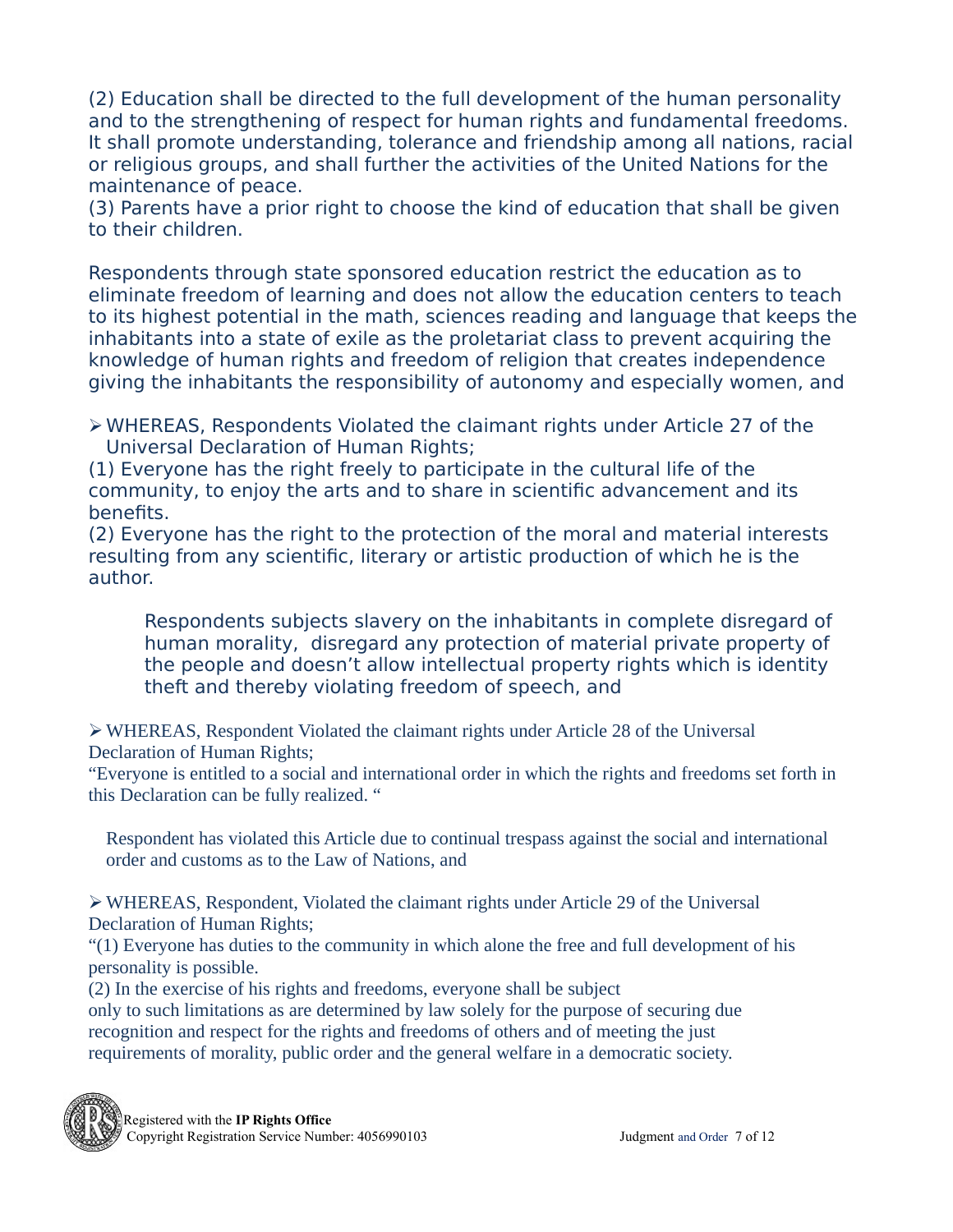(3) These rights and freedoms may in no case be exercised contrary to the purposes and principles of the United Nations. "

Respondents in a totalitarian party, forcing communism that deprives the free of advancement and enjoyment of society and imposes tyranny wherein human rights are not enforced for the inhabitants but are enforced for the respondents in collusion with the lawyers in the American BAR Association, the Vatican and Islam as United Nations agencies, and





Signed and Sealed



Adam Samuel Ben-Canaan Peter Adriaan Nikkel Trent Windsley Sailor Frigan Mikkel  $2687$ 



.JUDGMENT

### NOW THEREFORE:

BE IT JUDGED, that the claims brought to the Human Rights Tribunal International gives witness to the existence of Human Rights Violations against every one of the Universal Declaration of Human Rights have occurred and that the evidence proves that respondents is intentionally trying to overthrow the State of Minnesota and the State of Michigan. Including threats to incite violence, the attempted enslavement of the inhabitants through compelled performance where no contract exists which constitutes slavery. Forced association through the theft of time and labor and attempt to exile an entire population all without merit and without corroborating evidence, but with malicious intent through communism in totalitarian form against the inhabitants and the Claimants, and

The HRTI will uphold the freedom of choice to a Nationality and promote the process of free will and choice toward self-determination which are protected in the Universal Declaration of Human Rights, and

Affirmed and Acknowledged by the Human Rights Tribunal on this 231st Day in the year of Yahweh 6021 Translation ( $5<sup>th</sup>$  Day of November, 2019)









 Registered with the **IP Rights Office** Copyright Registration Service Number: 4056990103 Judgment and Order 8 of 12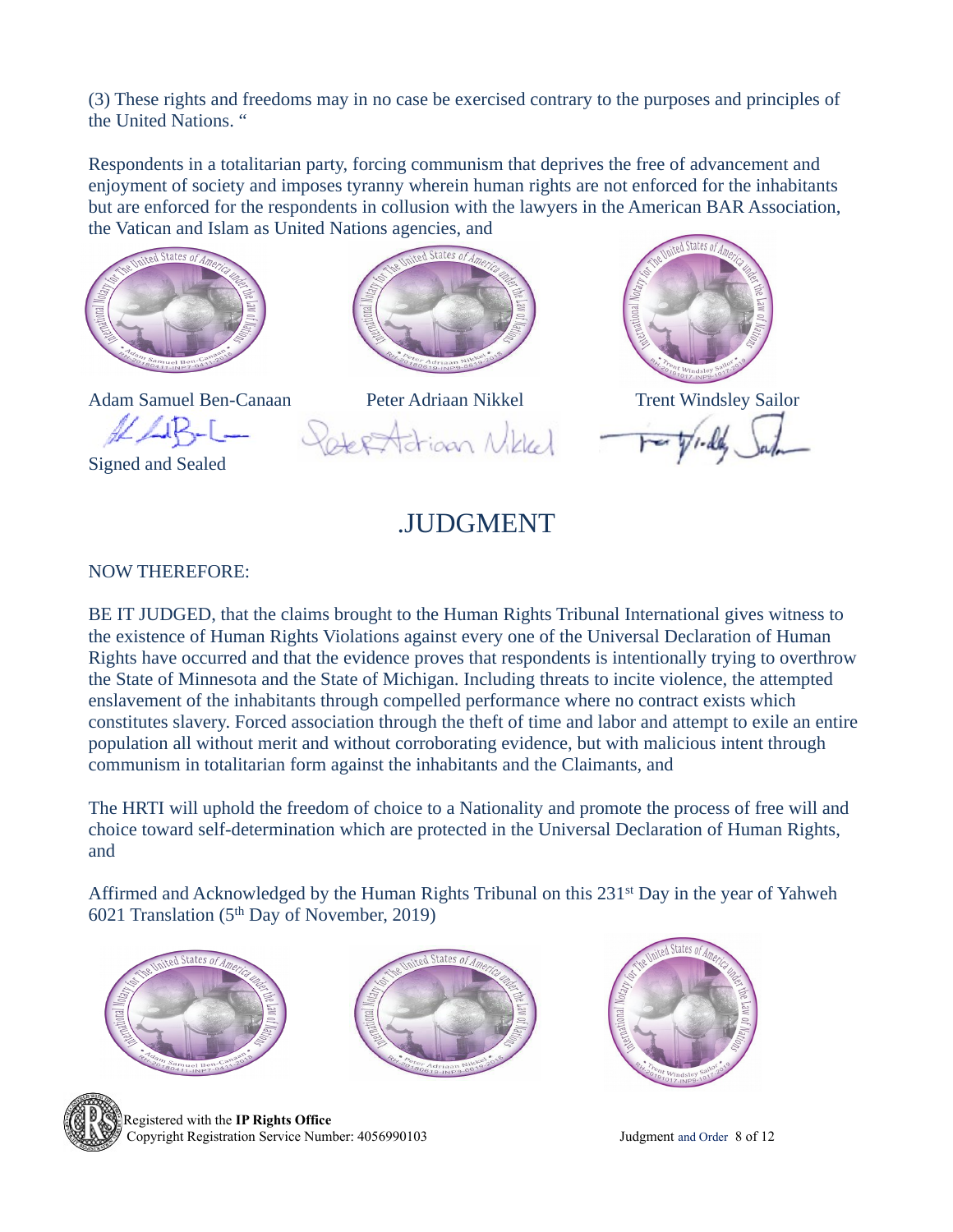Adam Samuel Ben-Canaan Peter Adriaan Nikkel Trent Windsley Sailor

HLB-L- Selection Nikled Topidly.

#### VERIFICATION

I, Lesley Todd Kynett, (hereinafter "Clerk") hereby verify that the signatures of these three International Notaries on this Judgment and order, to the best of the Clerks knowledge and belief are authentic.

, Clerk for the Court



*In the matter of The United States of America, claimant vs. , KEITH ELLISON, RASHIDA TLAIB, IlHAN OMAR, LINDA SARSOUR, MOUMITA AHMED, KAI NEWKIRK, KENDRICK SAMPSON, DANTE BERRY, ERIKA ANDIOLA, SHAILENE WOODLEY, CLAIRE SANDBERG, KAREN WILLIS*

## **CASE NUMBER: #HRTI-57U4-9O2D-29X0-4R35-B6M67X94T56K27H** ORDERS

BE IT ORDERED, that Respondents, are under arrest for the 30 Human Rights Violations against the Universal Declaration of Human Rights, and under international law, thereby giving Interpol jurisdiction on the local, state and federal level in this particular case in accordance with international law if it so chooses to intervene, and

FURTHER BE IT ORDERED, that respondents are herein exiled for communist activity, implementing a foreign power in totalitarian form contrary to the laws of The United States of America and the Law of Nations, and

FURTHER BE IT ORDERED, that all sovereignty, freedoms, liberties, rights, privileges, immunities, reputation in good standing, Nationality, and peace is hereby upheld within the States of the Union of The United States of America, and

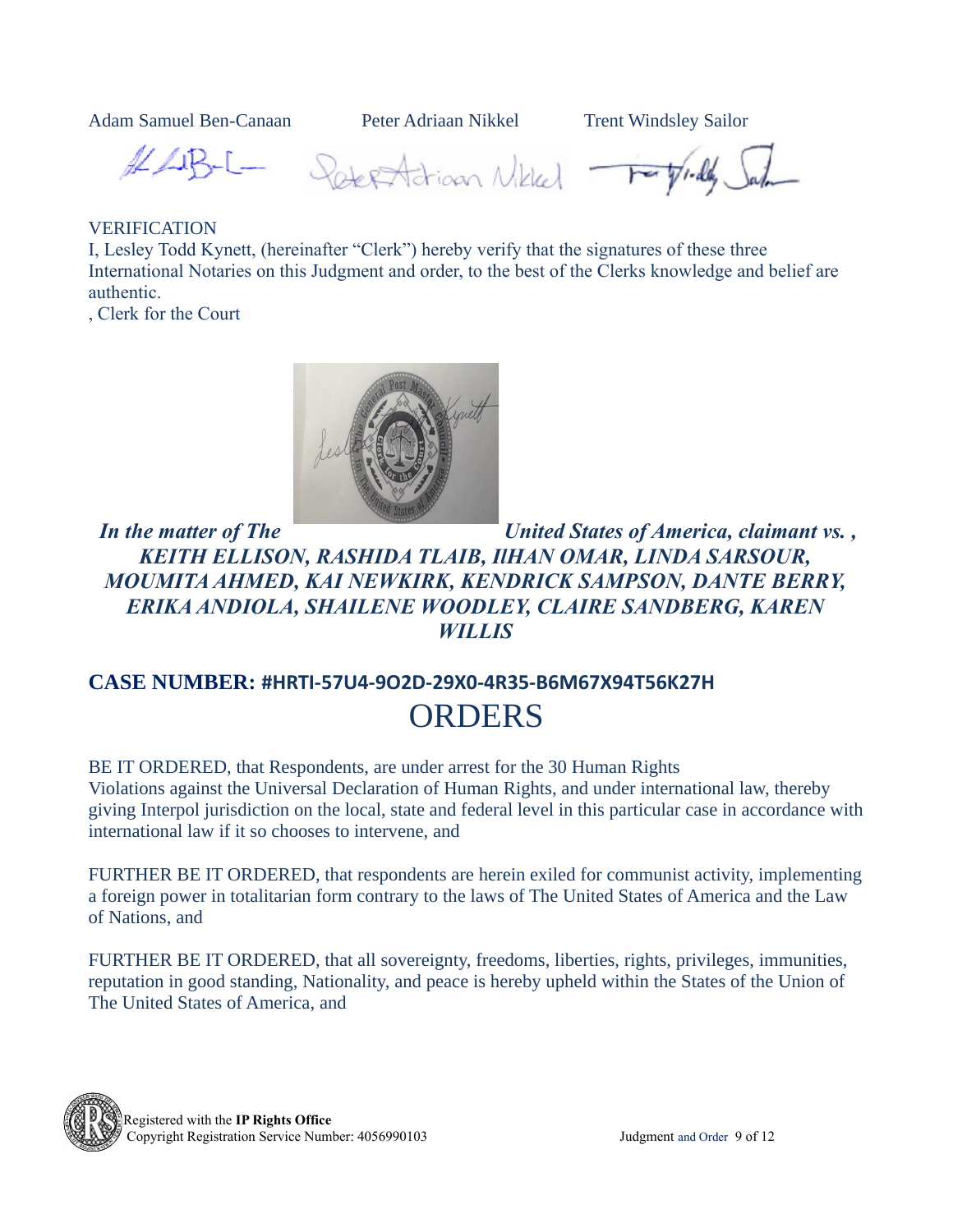FURTHER BE IT ORDERED, that any further evidence of violations of the UDHR or any other deprivation of character will be sent to the Law Department for the Government of The United States of America for further review for possible further Human Right Violations under international law, and

FURTHER BE IT ORDERED, that no retaliation or harassment against the Government of The United States of America, its office holders, or any other American National shall be tolerated, any and all retaliation by any and all shall be resisted with automatic arrest of the Human Rights Violator and tried in this Human Rights Tribunal immediately upon a proper affidavit and evidence to support the violation, and

FURTHER BE IT ORDERED, that any articles on the internet that attempt to distort the history of The United States of America, the Government of The United States of America, and the American Nationals thereof, is an attempt to interfere with the Social Compact Agreement of its people and is an act of terrorism against The United States of America and in violation of the UDHR, and

FURTHER BE IT ORDERED, that the Law Department for the Government of The United States of America reserves the right to utilize this Judgment and Order and any and all evidence herewith in any future charges or court actions in this or other court of Law.

FURTHER BE IT ORDERED, that this Judgment and Order be sent to The office of the Treasury for The United States of America, Global Postal Code: NAC: 850H2 MR7C8-0007, The United States of America For the purpose of attaching a fine for the monetary damages associated with Violations of all 30 Articles of the Universal Declaration of Human Rights.

### GENERAL ORDER

FURTHER BE IT ORDERED UNDER GENERAL ORDER: that any and all Foreign Monarchs, Governments, incorporated and/or unincorporated Associations, Agencies or agents thereof are hereby ordered to cease and desist any and all interference or disruptive actions towards The United States of America, the Government of The United States of America, American Nationals, the Social Compact Agreement of its Nationals, the power of attorney, its Law form, and freedoms thereto, and Affirmed and Acknowledged by the Human Rights Tribunal on this 231st Day in the year of Yahweh 6021 Translation ( $5<sup>th</sup>$  Day of November, 2019)



Adam Samuel Ben-Canaan Peter Adriaan Nikkel Trent Windsley Sailor





tion Mikled -

 Registered with the **IP Rights Office** Copyright Registration Service Number: 4056990103 Judgment and Order 10 of 12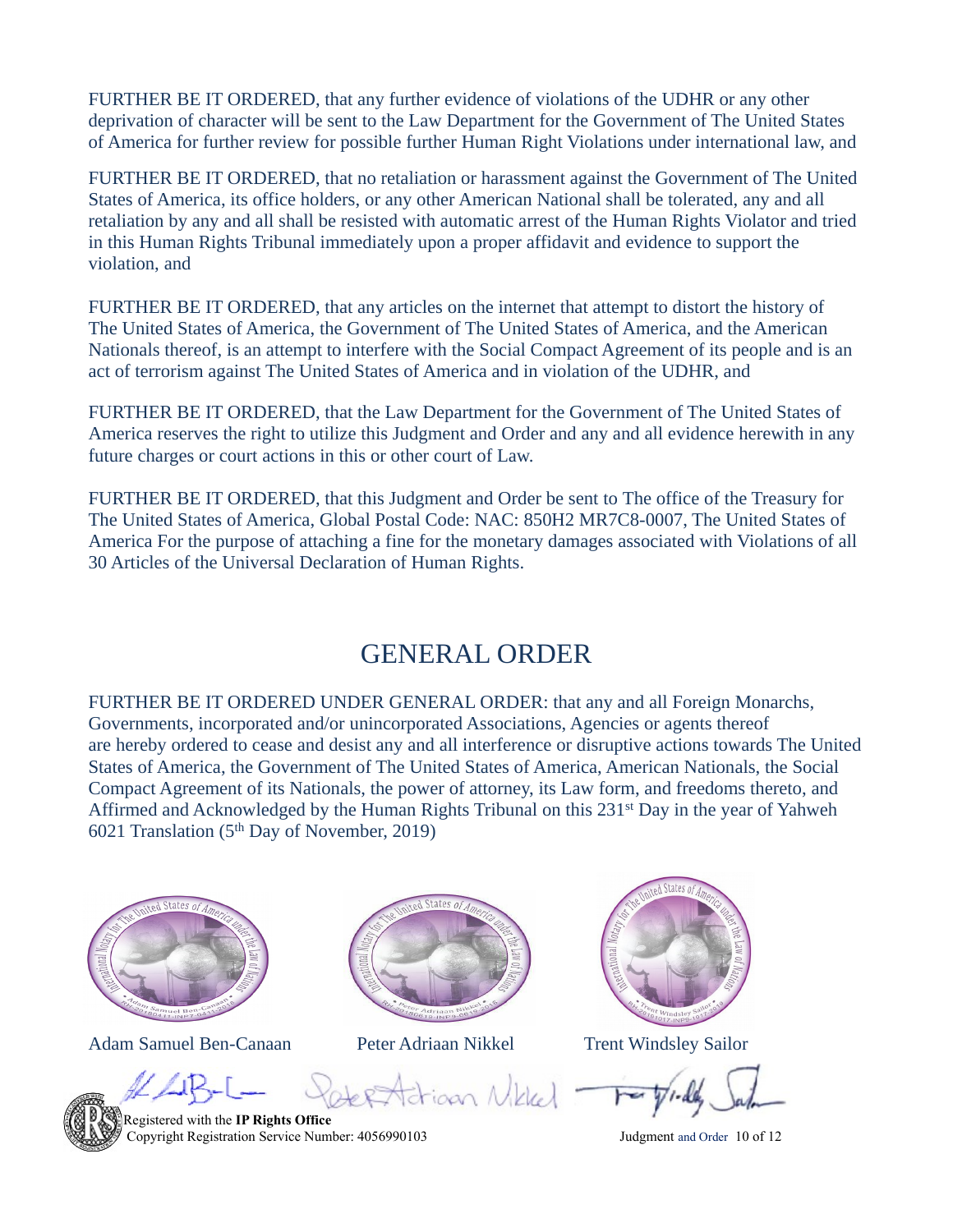I, Lesley Todd Kynett , (hereinafter "Clerk") hereby verify that the signatures of these three International Notaries on this Judgment and order, to the best of the Clerks knowledge and belief are authentic.

, Clerk for the Court